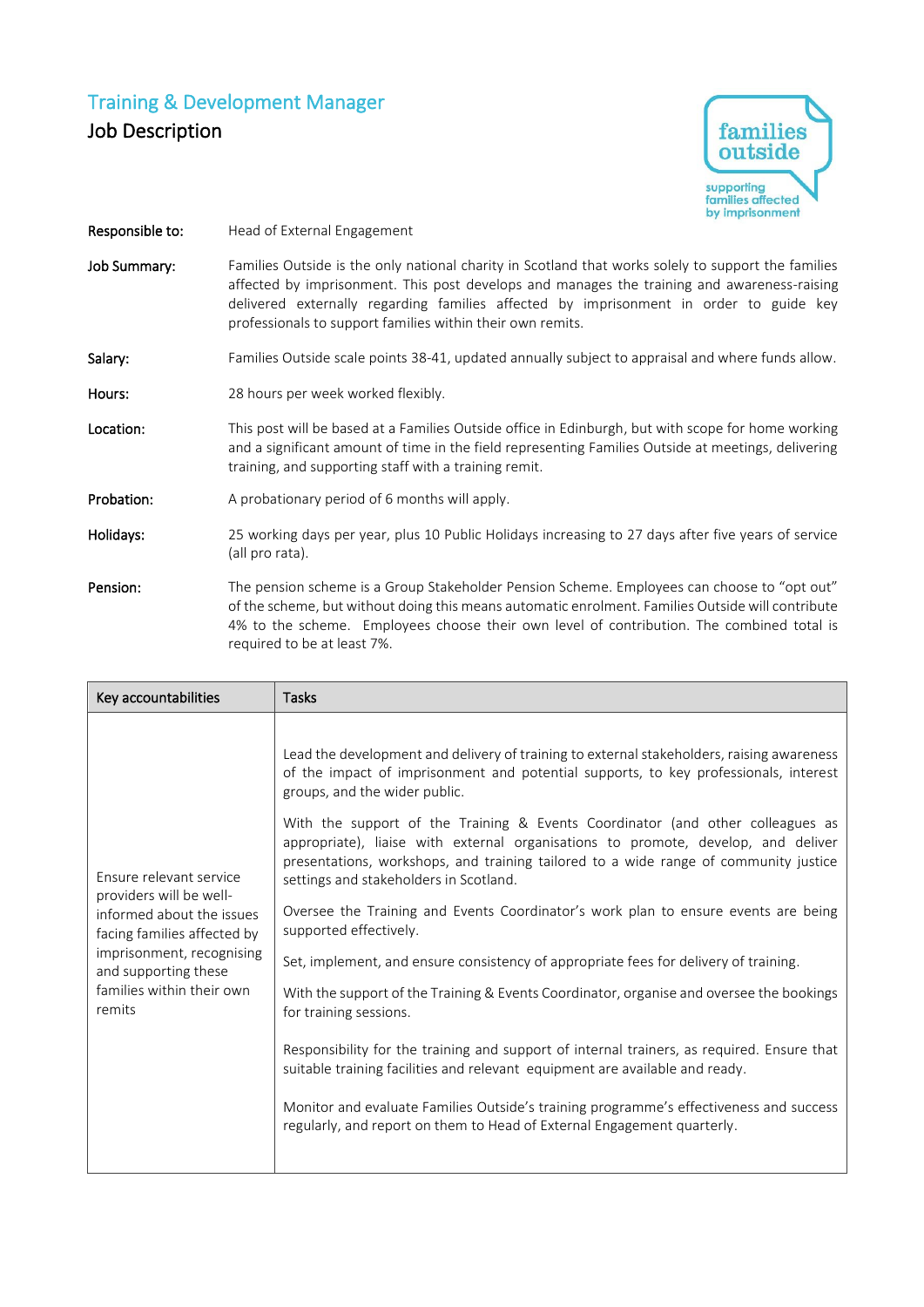| Line manage the Families<br><b>Outside Training &amp; Events</b><br>Coordinator and<br>volunteers                          | Line manage and support the Training & Events Coordinator in accordance with Families<br>Outside practice guidance.                                                                                                                                                    |  |
|----------------------------------------------------------------------------------------------------------------------------|------------------------------------------------------------------------------------------------------------------------------------------------------------------------------------------------------------------------------------------------------------------------|--|
|                                                                                                                            | With the support of the Resource & Development team, maintain and deliver a<br>comprehensive induction programme for new staff trainers and volunteers.                                                                                                                |  |
|                                                                                                                            | Work within Families Outside's management and supervision policies in order to provide<br>effective support and performance guidance to the training team, ensuring high quality<br>and consistent provision of training.                                              |  |
|                                                                                                                            | Manage staff and volunteers in line with Families Outside policies and management<br>processes, and feed back to the Head of External Engagement on any relevant staff or<br>management issues.                                                                        |  |
|                                                                                                                            | Attend managers' meetings, linking closely with other team managers, to raise any<br>concerns or issues with staff.                                                                                                                                                    |  |
| Ensure effective<br>communications                                                                                         | Assist the Support & Information Services Manager, as well as other relevant External<br>Engagement Team staff to develop appropriate and relevant information for families and<br>professionals in partnership with others and informed by families' needs and views. |  |
|                                                                                                                            | Work with the External Engagement and administrative team to publicise and promote<br>training and other learning and development opportunities.                                                                                                                       |  |
| Represent Families Outside                                                                                                 | Represent Families Outside on relevant meetings, conferences, events, and working<br>groups.                                                                                                                                                                           |  |
| Adhere to all Families<br>Outside organisational<br>policies, working within<br>the aims and objectives of<br>the charity. | Attend and participate in staff meetings, including Whole Team Meetings, and in Families<br>Outside events as required.                                                                                                                                                |  |
|                                                                                                                            | Bring to the attention of the Head of External Engagement, or in their absence, the Chief<br>Executive, any situation that may compromise the organisation's position.                                                                                                 |  |
|                                                                                                                            | Actively engage in internal and external communications.                                                                                                                                                                                                               |  |
|                                                                                                                            | Attend relevant and appropriate training courses.                                                                                                                                                                                                                      |  |
|                                                                                                                            | Adhere to and maintain professional boundaries at all times.                                                                                                                                                                                                           |  |

All staff should use the opportunity to seek support and help from the line manager when appropriate and necessary. Regular development sessions will be given, and the opportunity to debrief at other times will be paramount.

All staff are expected to undertake any other reasonable duties as required and appropriate to the role. Additional duties will be to cover unforeseen circumstances or changes in work and will usually be compatible with the regular type of work. If an additional task or responsibility becomes a regular or frequent part of the job, it will be included in the job description in consultation with the post holder.

This post may be subject to a disclosure check carried out through Volunteer Scotland. A previous criminal record does not automatically prevent someone from qualifying for this post. Each case will be assessed on its own merits.